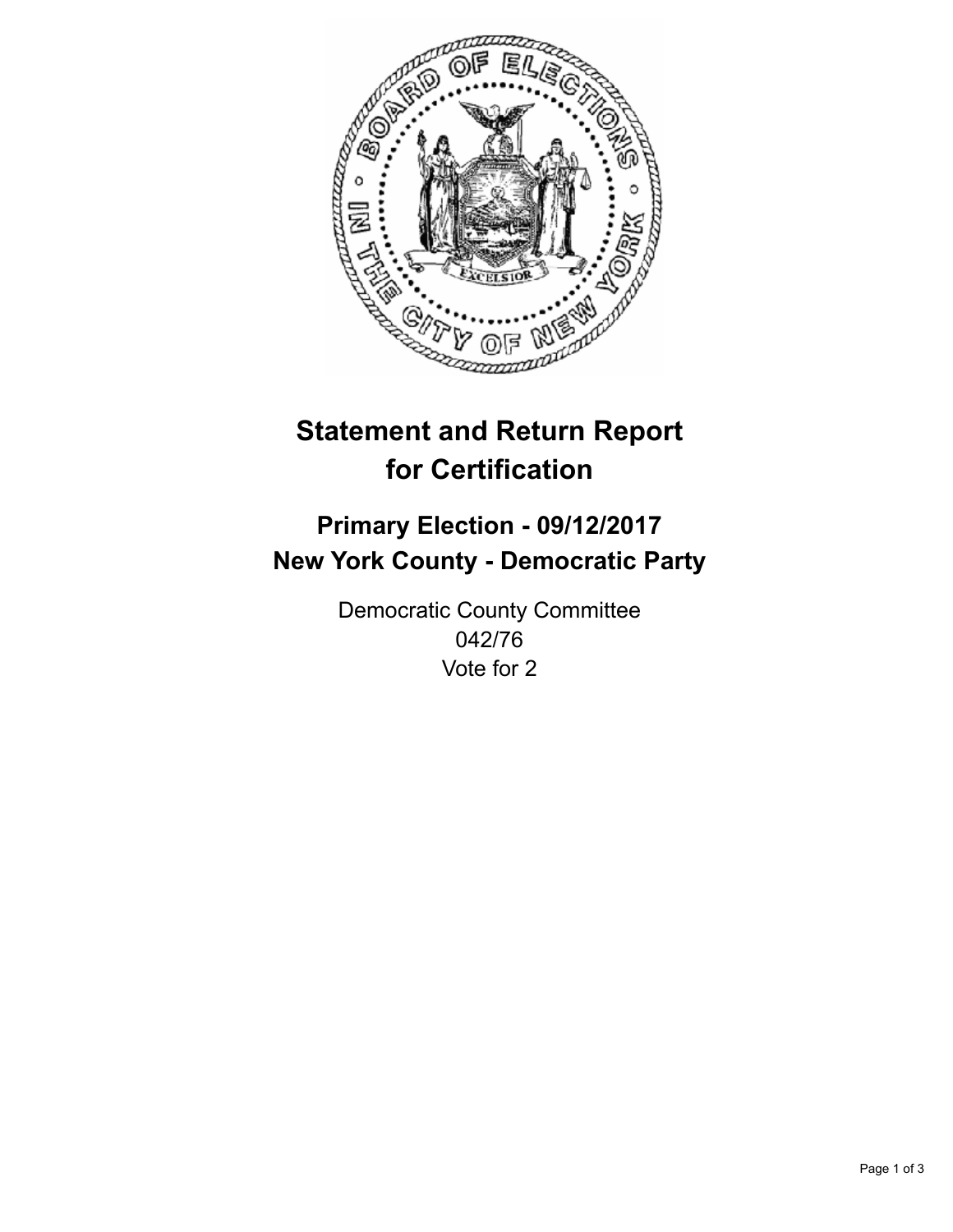

## **Assembly District 76**

| <b>PUBLIC COUNTER</b>                                    | 120 |
|----------------------------------------------------------|-----|
| <b>MANUALLY COUNTED EMERGENCY</b>                        | 0   |
| ABSENTEE / MILITARY                                      | 4   |
| AFFIDAVIT                                                | 0   |
| <b>Total Ballots</b>                                     | 124 |
| Less - Inapplicable Federal/Special Presidential Ballots | 0   |
| <b>Total Applicable Ballots</b>                          | 124 |
| <b>EVELYN WILKENS</b>                                    | 77  |
| <b>BENJAMIN KALLOS</b>                                   | 89  |
| ALAN M. WARSHAUER                                        | 21  |
| <b>IRENE C. WARSHAUER</b>                                | 19  |
| <b>Total Votes</b>                                       | 206 |
| Unrecorded                                               | 42  |